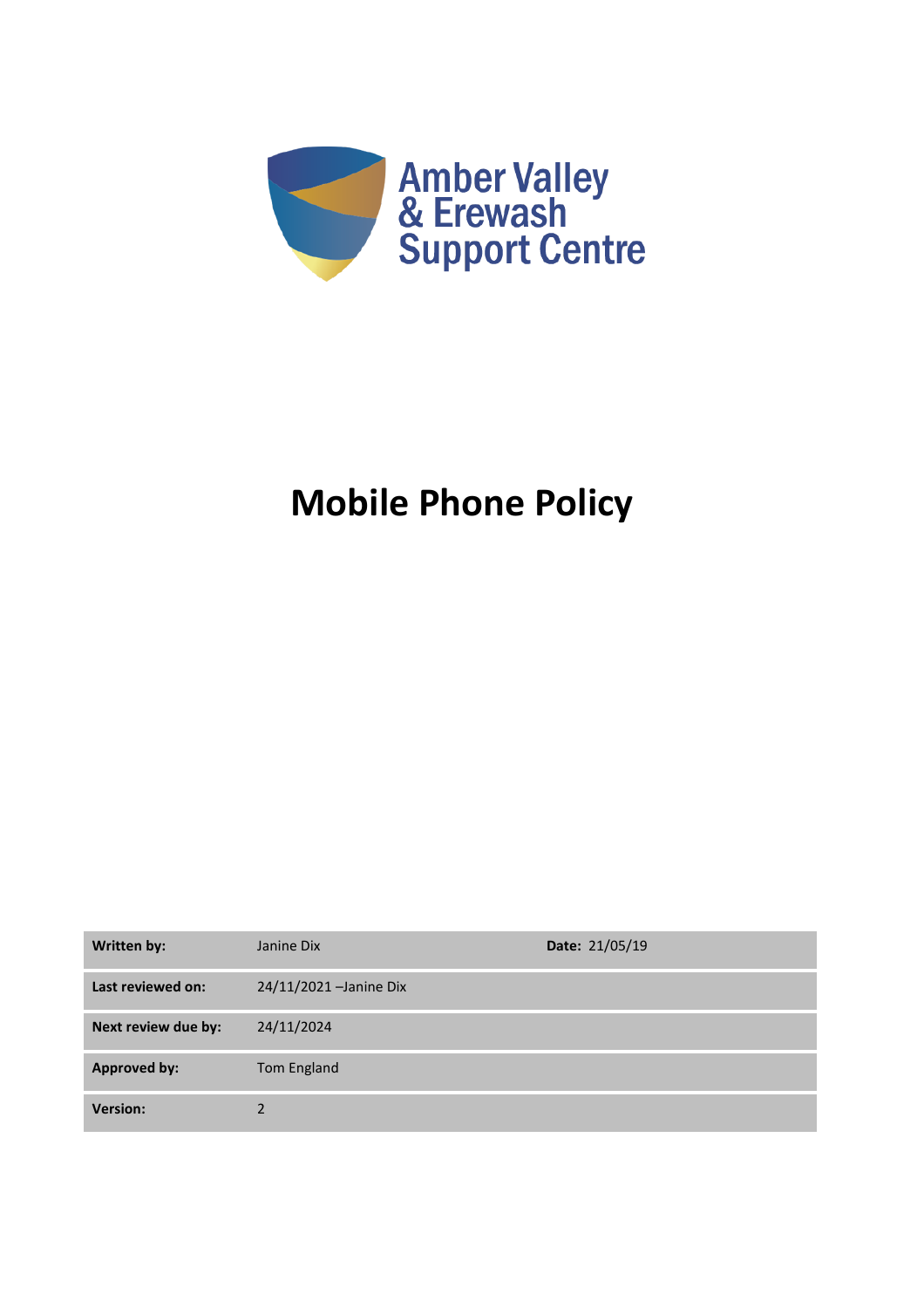# **Contents**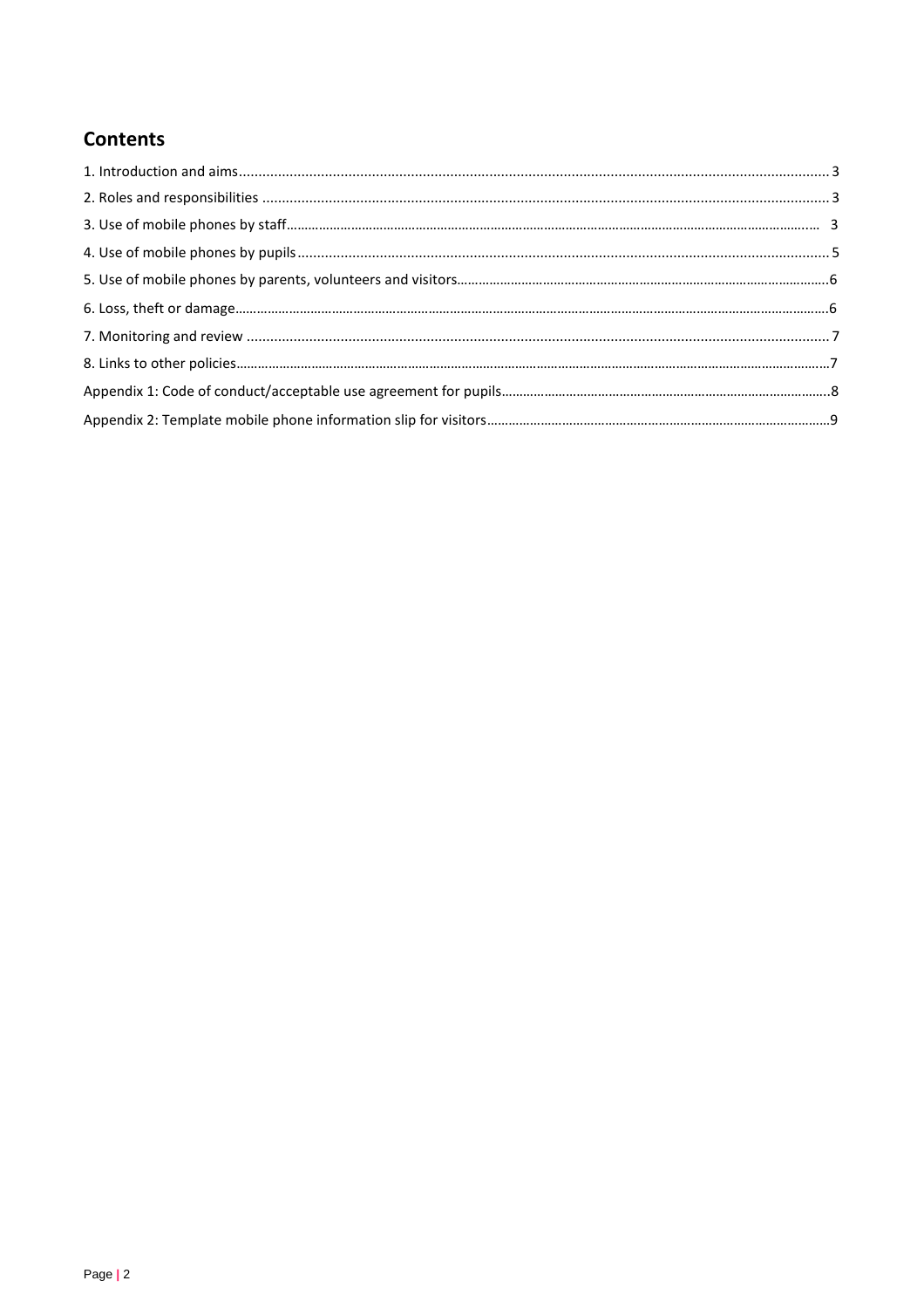#### <span id="page-2-0"></span>**1. Introduction and aims**

At AVESC we recognise that mobile phones, including smart phones, are an important part of everyday life for our pupils, parents and staff, as well as the wider academy community.

Our policy aims to:

- Promote, and set an example for, safe and responsible phone use
- Set clear guidelines for the use of mobile phones for pupils, staff, parents and volunteers
- Support the academy's other policies, especially those related to child protection and behaviour and Online Safety policy.

This policy also aims to address some of the challenges posed by mobile phones in the academy, such as:

- **Exercise Finding > Risks to child protection**
- > Data protection issues
- Potential for lesson disruption
- Risk of theft, loss, or damage
- Appropriate use of technology in the classroom

#### <span id="page-2-1"></span>**2. Roles and responsibilities**

All staff (including teachers, support staff, and supply staff) are responsible for enforcing this policy.

Volunteers, or anyone else otherwise engaged by the academy, must alert a member of staff if they witness, or are aware of, a breach of this policy.

The Headteacher and Assistant Headteachers are responsible for monitoring the policy every year, reviewing it, and holding staff and pupils accountable for its implementation.

#### **3. Use of mobile phones by staff**

#### **3.1 Personal mobile phones**

Staff (including volunteers, contractors and anyone else otherwise engaged by the academy) are not permitted to make or receive calls, or send texts, while during contact time with pupils. Use of personal mobile phones must be restricted to non-contact time, and to areas of the academy where pupils are not present (such as the staff room).

Academy staff can use their site office number as a point of emergency contact. For instance:

- For emergency contact by their child, or their child's school
- $\sum$  In the case of acutely ill dependents or family members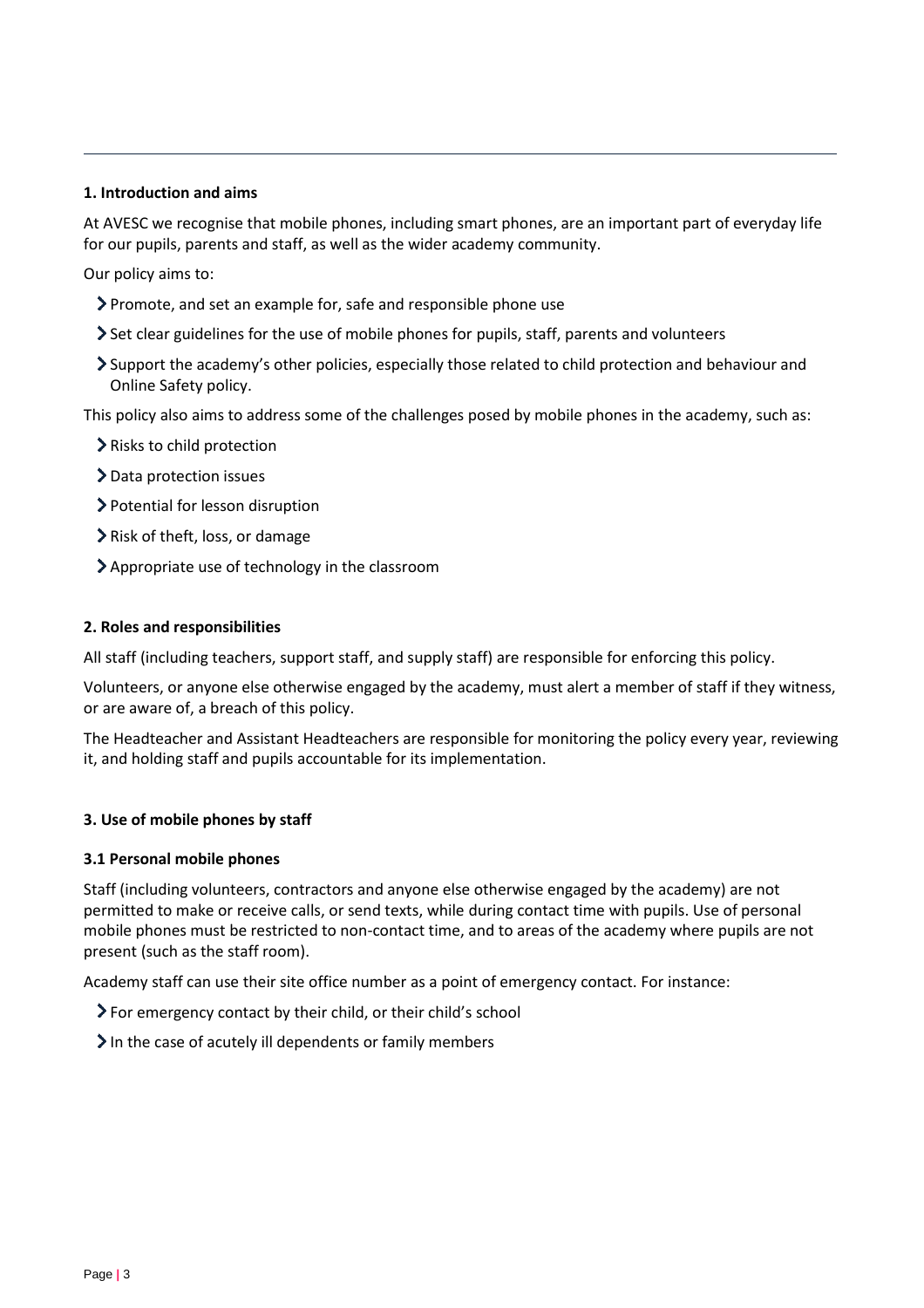# **3.2 Data protection**

Staff must not use their personal mobile phones to process personal data, or any other confidential academy information.

More detailed guidance on data protection can be found in the Esteem MAT Data Breech policy and the Acceptable use of ICT policy.

# **3.3 Safeguarding**

Staff must refrain from giving their personal contact details to parents or pupils, including connecting through social media and messaging apps.

Staff must avoid publicising their contact details on any social media platform or website, to avoid unwanted contact by parents or pupils.

Staff must not use their mobile phones to take photographs or recordings of pupils, their work, or anything else which could identify a pupil. If it's necessary to take photos or recordings as part of a lesson/academy trip/activity, this must be carried out using academy equipment.

#### **3.4 Using personal mobiles for work purposes**

In some circumstances, it may be appropriate for staff to use personal mobile phones for work. Such circumstances may include, but aren't limited to:

- Emergency evacuations
- Supervising off-site trips
- Supervising residential visits

Staff are allowed to use personal mobile phones when supervising residential visits or academy trips and make their contact details available to pupils and parents.

In these circumstances, staff will:

- Use their mobile phones in an appropriate and professional manner, in line with our staff code of conduct
- Not use their phones to take photographs or recordings of pupils, their work, or anything else which could identify a pupil
- Refrain from using their phones to contact parents. If necessary, contact must be made via the academy office

#### **3.5 Work phones**

Some members of staff are provided with a mobile phone by the academy for work purposes.

Only authorised staff are permitted to use academy phones, and access to the phone must not be provided to anyone without authorisation.

#### Staff must:

- Only use phone functions for work purposes, including making/receiving calls, sending/receiving emails, taking photographs of pupil work, or pupils engaging in learning, or other communications, or using the internet
- Ensure that communication or conduct linked to the device is appropriate and professional at all times, in line with our staff code of conduct.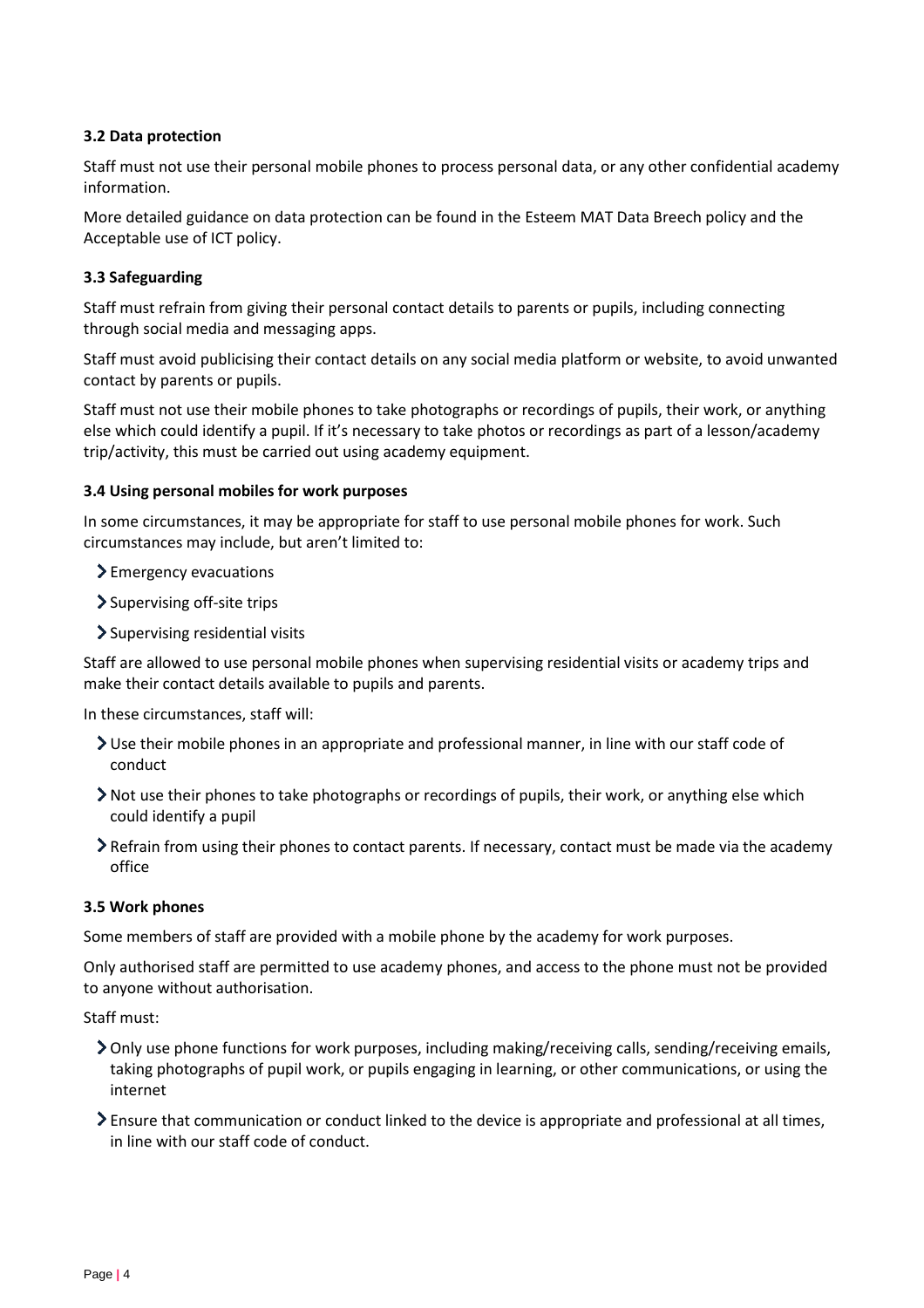# **3.6 Sanctions**

Staff that fail to adhere to this policy may face disciplinary action. See the academy's staff disciplinary policy for more information.

#### <span id="page-4-0"></span>**4. Use of mobile phones by pupils**

Pupils are allowed to bring a mobile phone to site as many attend the academy via travelling in a taxi, catch a bus or walk to site.

Once on academy premises, our expectation is that pupils hand in their personal belongings including their mobile phone. Personal items are then stored in a secured area within each of the support centre sites.

Pupils who attend alternative provisions may carry a mobile phone depending on the provisions mobile phone policy but will be directed not to use the device whilst accessing their lessons. They may be able to use their mobile devices during break and lunch times.

Pupils must adhere to the academy's acceptable use agreement for mobile phone use (see appendix 1).

#### **4.1 Sanctions**

If pupils refuse to adhere to our expectations pupils will potentially not be allowed entry into the main teaching and learning areas. If a pupil persistently refuses to hand over their device, then sanctions will occur.

Phones will be confiscated if pupils use their device during times unspecified in this policy. Fair reminders will be given to pupils by staff before a phone is confiscated.

Schools are permitted to confiscate phones from pupils under sections 91 and 94 of the Education and [Inspections Act 2006\)](https://www.legislation.gov.uk/ukpga/2006/40/section/94)

When a phone is confiscated, it will be locked in a secure area until the end of the pupils required timetable. The pupil will then get the mobile device back. If the pupil has breached safeguarding protocol and it is believed that they have content on the mobile device the phone will be confiscated, and investigation will take place, parents will also be notified. If sensitive material is found on the device, then the relevant authorities will be informed, this could lead to further sanctioning from the academy.

Staff have the power to search pupils' phones, as set out in the DfE's guidanc[e on searching, screening and](https://www.gov.uk/government/publications/searching-screening-and-confiscation)  [confiscation.](https://www.gov.uk/government/publications/searching-screening-and-confiscation) The DfE guidance states that staff can search a pupil's phone if there is reason to believe the phone contains pornographic images, or if it is being/has been used to commit an offence or cause personal injury.

Certain types of conduct, bullying or harassment can be classified as criminal conduct. The academy takes such conduct extremely seriously and will involve the police or other agencies as appropriate.

Such conduct includes, but is not limited to:

- > Sexting
- > Threats of violence or assault
- Abusive calls, emails, social media posts or texts directed at someone on the basis of someone's ethnicity, religious beliefs or sexual orientation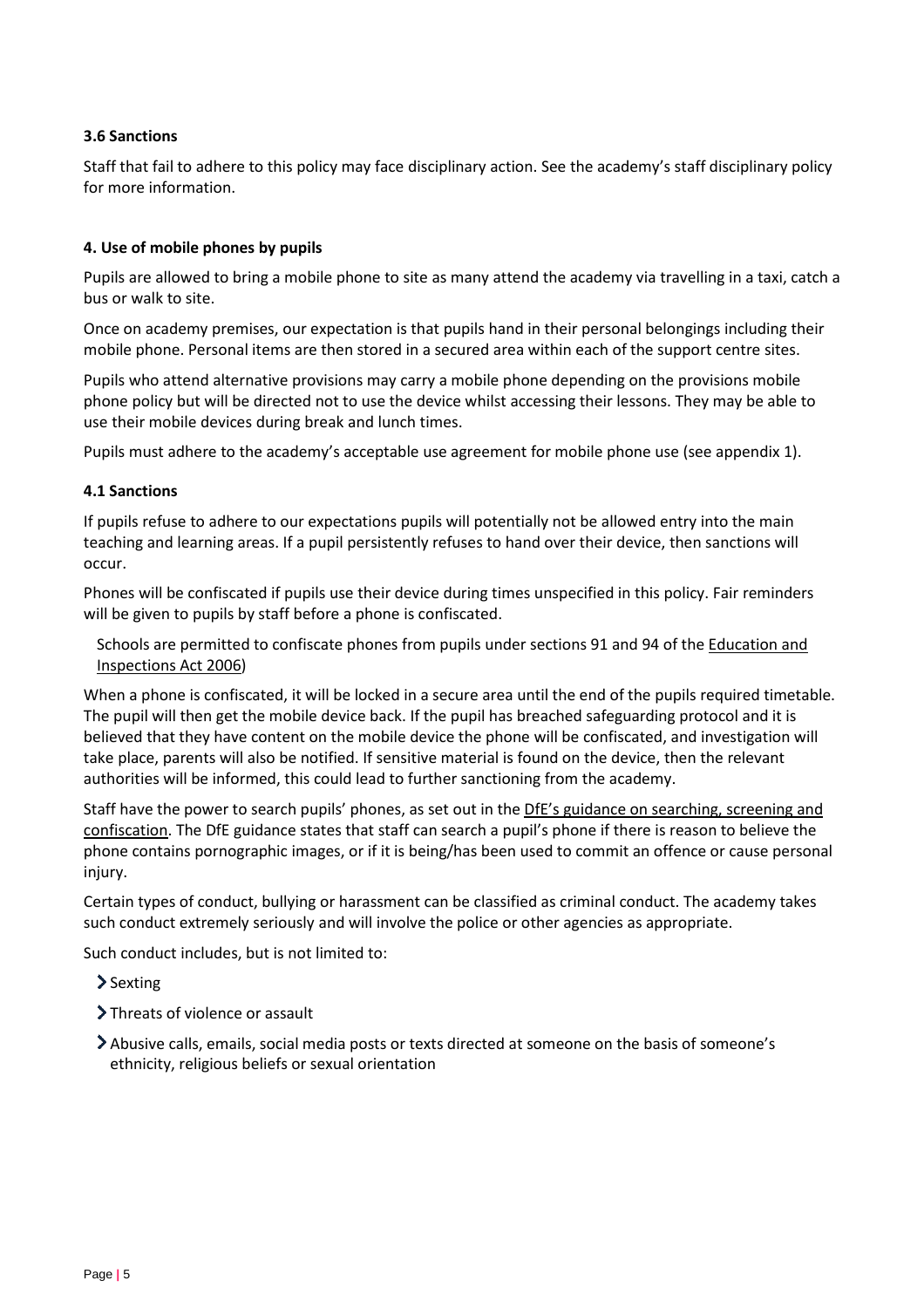## **5. Use of mobile phones by parents, volunteers and visitors**

Parents, visitors and volunteers (including governors and contractors) must adhere to this policy as it relates to staff if they are on the academy site during the day.

This means:

- Not taking pictures or recordings of pupils, unless it's a public event (such as a school fair), or of their own child
- Using any photographs or recordings for personal use only, and not posting on social media without consent
- Not using phones in lessons, or when working with pupils and in public areas.

Parents, visitors and volunteers will be informed of the rules for mobile phone use when they sign in at reception or attend a public event at the academy.

Summary of the rules:

"For the purpose of maintaining our safeguarding and child protection practices please be advised that mobile phones should always be away and out of sight."

If caught using the mobile device on academy premises, you will be asked to leave.

Parents or volunteers supervising academy trips or residential visits must not:

- Use their phone to make contact with other parents
- Take photos or recordings of pupils, their work, or anything else which could identify a pupil

Parents or volunteers supervising trips are also responsible for enforcing the academy's policy for pupils using their phones, as set out in section 4 above.

Parents must use the academy office as the first point of contact if they need to get in touch with their child during the day. They must not try to contact their child on his/her personal mobile during the academy day.

#### **6. Loss, theft or damage**

Pupils bringing phones to the academy sites must ensure that phones are appropriately stored securely when not in use.

Pupils must secure their phones as much as possible, including using passwords or pin codes to protect access to the phone's functions. Staff must also secure their personal phones, as well as any work phone provided to them. Failure by staff to do so could result in data breaches.

The academy accepts no responsibility for mobile phones that are lost, damaged or stolen on academy premises or transport, during academy visits or trips, or while pupils are travelling to and from site. This is clearly stated in the pupil induction meeting.

Confiscated phones will be stored in the site office in a secure location and the Assistant Headteacher will be responsible for them. If they are not present at the time of the device being confiscated, then the staff member confiscating the device will be responsible for it.

Lost phones should be returned to the site centre office. The Academy will then attempt to contact the owner.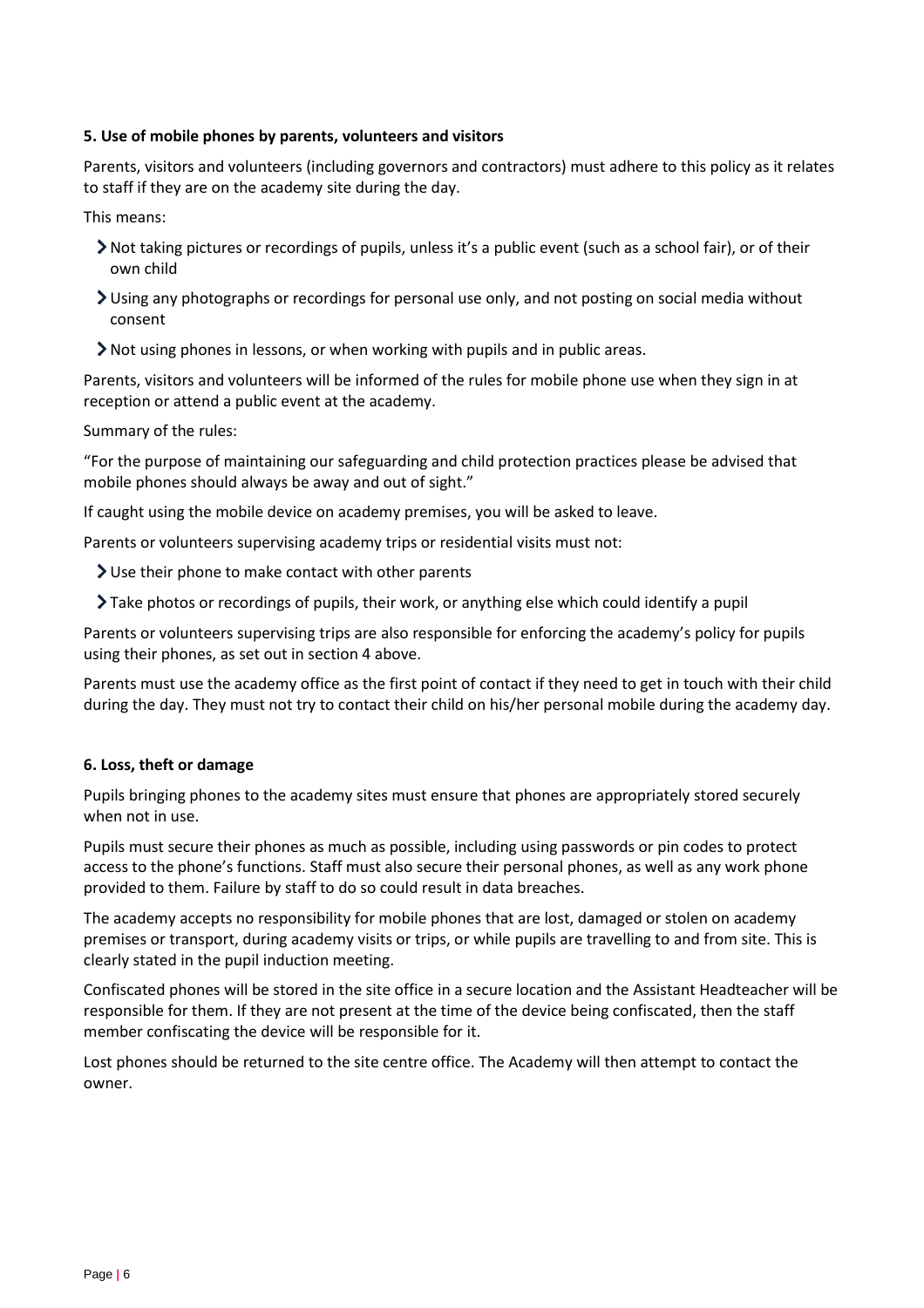# <span id="page-6-0"></span>**7. Monitoring and review**

The academy is committed to ensuring that this policy has a positive impact of pupils' education, behaviour and welfare. When reviewing the policy, the academy will take into account:

- Feedback from parents and pupils
- Feedback from teachers
- Records of behaviour and safeguarding incidents

Relevant advice from the Department for Education, the local authority or other relevant organisations

# **8. Links to other policies**

- Staff Code of conduct
- Acceptable Use ICT policy
- Child protection and safeguarding policy
- EMAT Data Breach policy
- EMAT Data Protection policy
- Staff disciplinary policy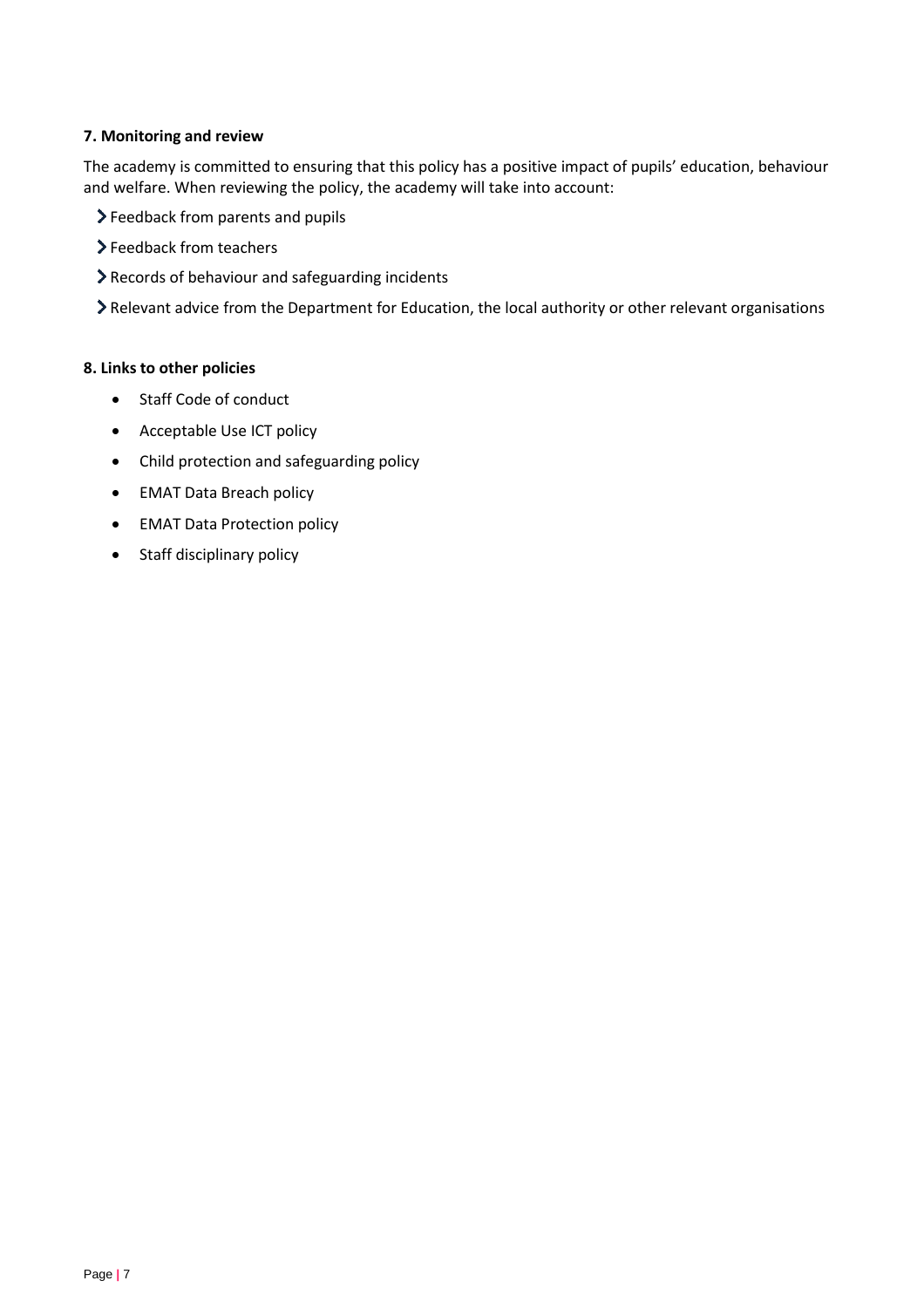#### **Appendix 1: Acceptable use agreement for pupils**

#### **Acceptable Use Agreement**

You must adhere to the following expectations if you bring your mobile phone to the academy sites:

- 1. You should lock your mobile phone away, upon entry to the academy site, in the storage areas provided.
- 2. You may not use your mobile phone during lessons.
- 3. Phones must be switched off (not just put on 'silent').
- 4. You may not use your mobile phone in the toilets or changing rooms. This is to protect the privacy and welfare of other pupils.
- 5. You cannot take photos or recordings (either video or audio) of academy staff or other pupils without their consent.
- 6. Avoid sharing your contact details with people you don't know, and don't share other people's contact details without their consent.
- 7. Don't share your phone's passwords or access codes with anyone else.
- 8. Don't use your mobile phone to bully, intimidate or harass anyone. This includes bullying, harassing or intimidating pupils or staff via:
	- a. Email
	- b. Text/messaging app
	- c. Social media
- 9. Don't use your phone to send or receive anything that may be criminal. For instance, by 'sexting'.
- 10. Rules on bullying, harassment, and intimidation apply to how you use your mobile phone even when you aren't on site.
- 11. Don't use vulgar, obscene or derogatory language while on the phone or when using social media. This language is not permitted under the academy's behaviour policy.
- 12. You must comply with a request by a member of staff to switch off, or turn over, a phone. Refusal to comply is a breach of the academy's behaviour policy and will be dealt with accordingly.
- 13. Mobile phones are not permitted in any internal or external exam or test environment. If you have a mobile phone, you will be asked to store these appropriately, or turn them over to an exam invigilator, before entering the test room. Bringing a phone into the test room can result in your exam being declared invalid.